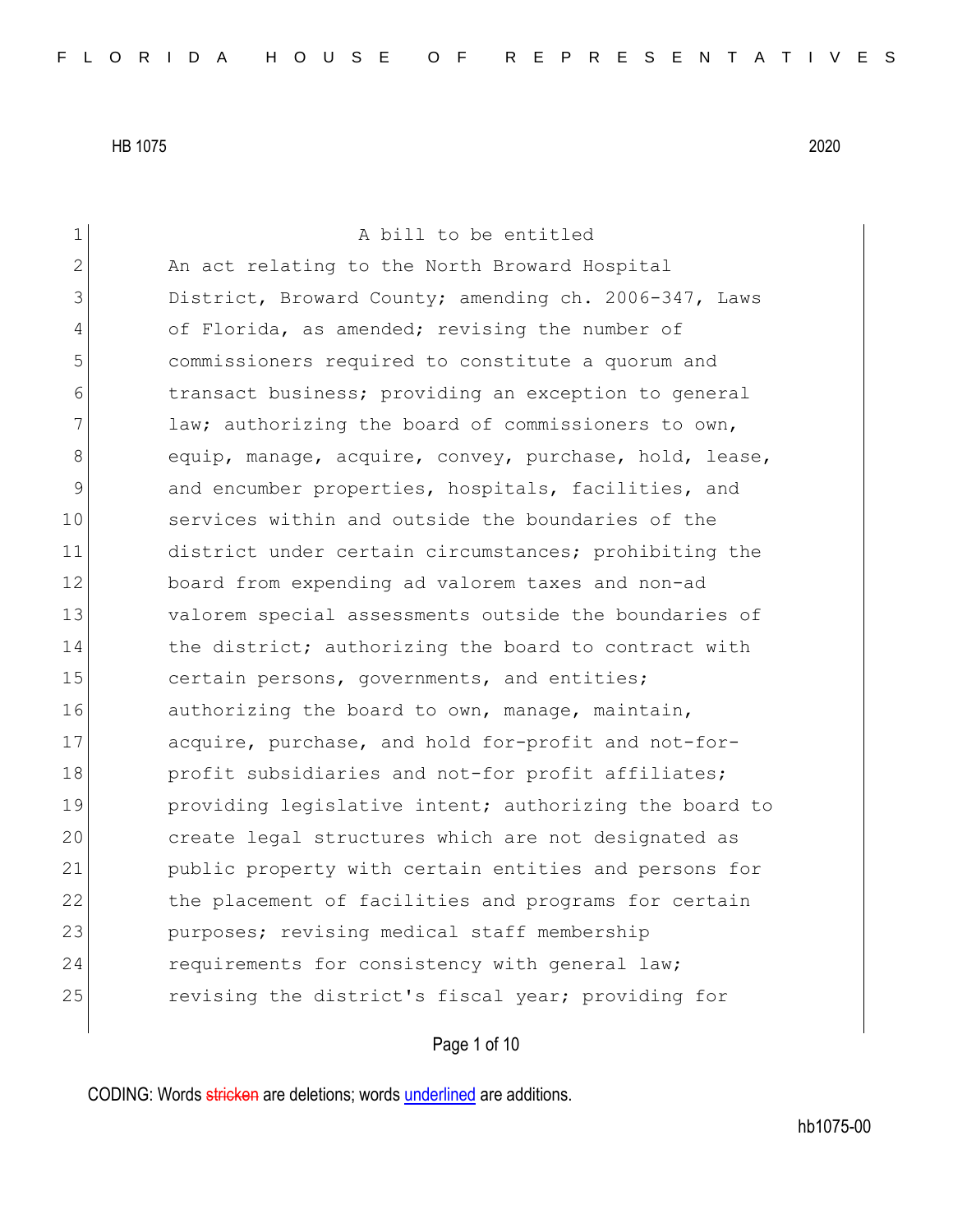26 Severability and liberal construction; providing an 27 effective date. 28 29 Be It Enacted by the Legislature of the State of Florida: 30 31 Section 1. Subsection (1) of section 5, section 6, 32 paragraph (a) of subsection (2) of section 18, and section 30 of 33 section 3 of chapter 2006-347, Laws of Florida, as amended by 34 chapter 2007-299, Laws of Florida, are amended to read: 35 Section 5. Board of commissioners; rules of procedure; 36 organization; noninterference; code of conduct and ethics.-37 (1) A majority of the appointed and duly serving Four 38 commissioners shall constitute a quorum, and a vote of at least 39 a majority of the quorum three commissioners shall be necessary 40 to the transaction of any business of the district. The 41 commissioners shall cause true and accurate minutes and records 42 to be kept of all business transacted by them and shall keep 43 full, true, and complete books of account and minutes, which 44 minutes, records, and books of account shall at all reasonable 45 times be open and subject to the inspection of inhabitants of 46 said district, and any person desiring to do so may make or 47 procure copy of said minutes, records, books of account, or such 48 portions thereof as he or she may desire. 49 Section 6. Authority to establish and maintain property 50 and health care facilities.-

Page 2 of 10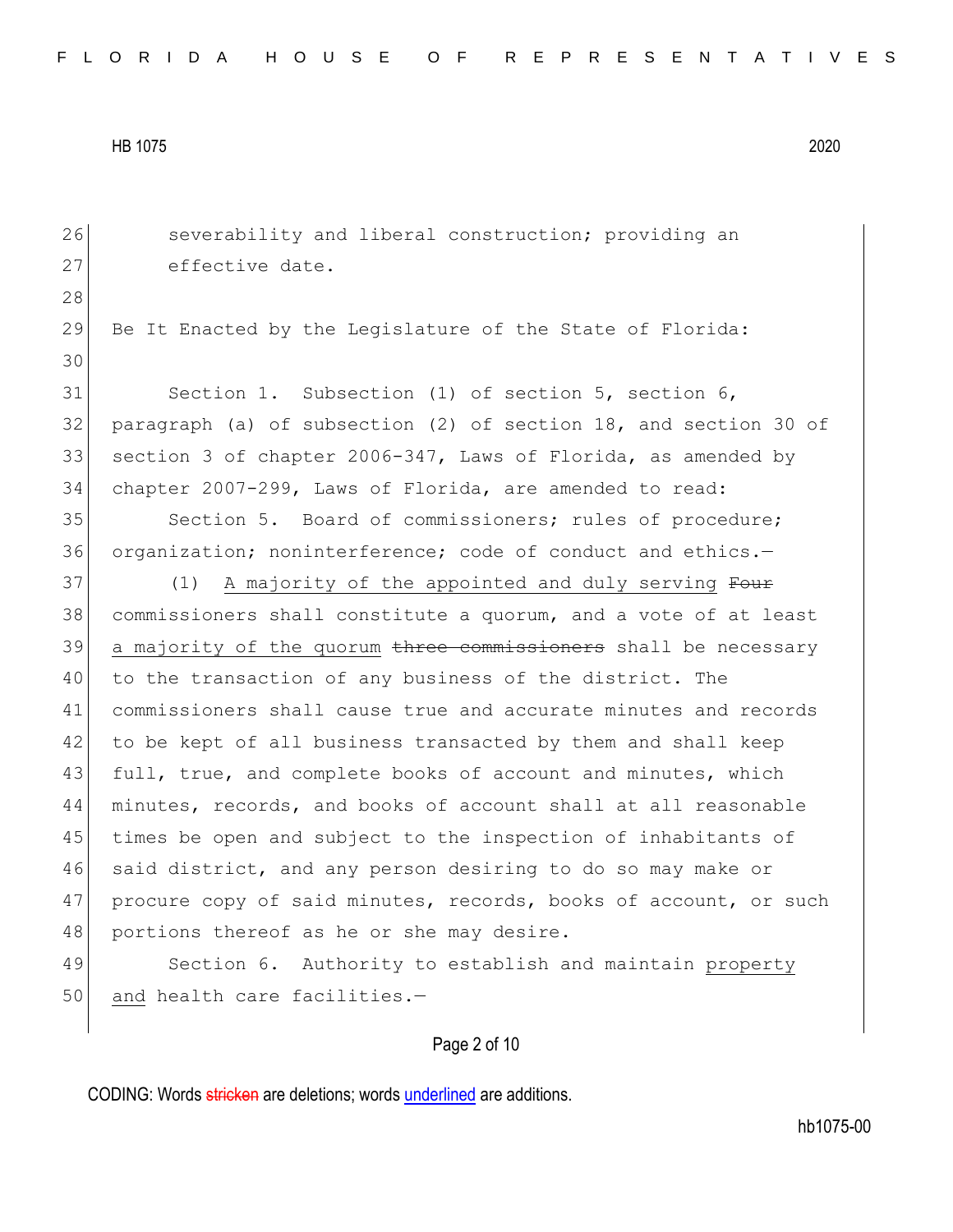51 (1) The board of commissioners is hereby authorized and

HB 1075 2020

52 empowered to establish, construct, operate, own, equip, manage, 53 acquire, convey, purchase, hold, lease, encumber, and maintain 54 such real and personal property as the board deems advisable, as 55 well as such hospital or hospitals, medical facilities, 56 supportive facility or facilities, including offices for 57 physicians and other medically related personnel, entities, and 58 activities, and services, and facilities for the care of such 59 persons requiring limited medical care and treatment as in their 60 opinion shall be necessary for the needs and use of the people 61 of said district, and other health care facilities and services 62 as are necessary for the people of said district. Said hospital 63 or hospitals, medical facilities, supportive facility or 64 facilities, and facilities for limited care and treatment, other 65 health care facilities and services, and other real and personal 66 property shall be established, constructed, operated, owned, 67 equipped, managed, acquired, conveyed, purchased, held, leased, 68 encumbered, and maintained by said board of commissioners for 69 the preservation of the public health, for the public good, and 70 for the use of the public of said district, and the maintenance 71 of said real and personal property, hospital or hospitals, 72 medical facilities, supportive facility or facilities, and 73 facilities for limited care and treatment, and other health care 74 facilities and services within and outside of the boundaries of 75 said district is hereby found and declared to be a public

Page 3 of 10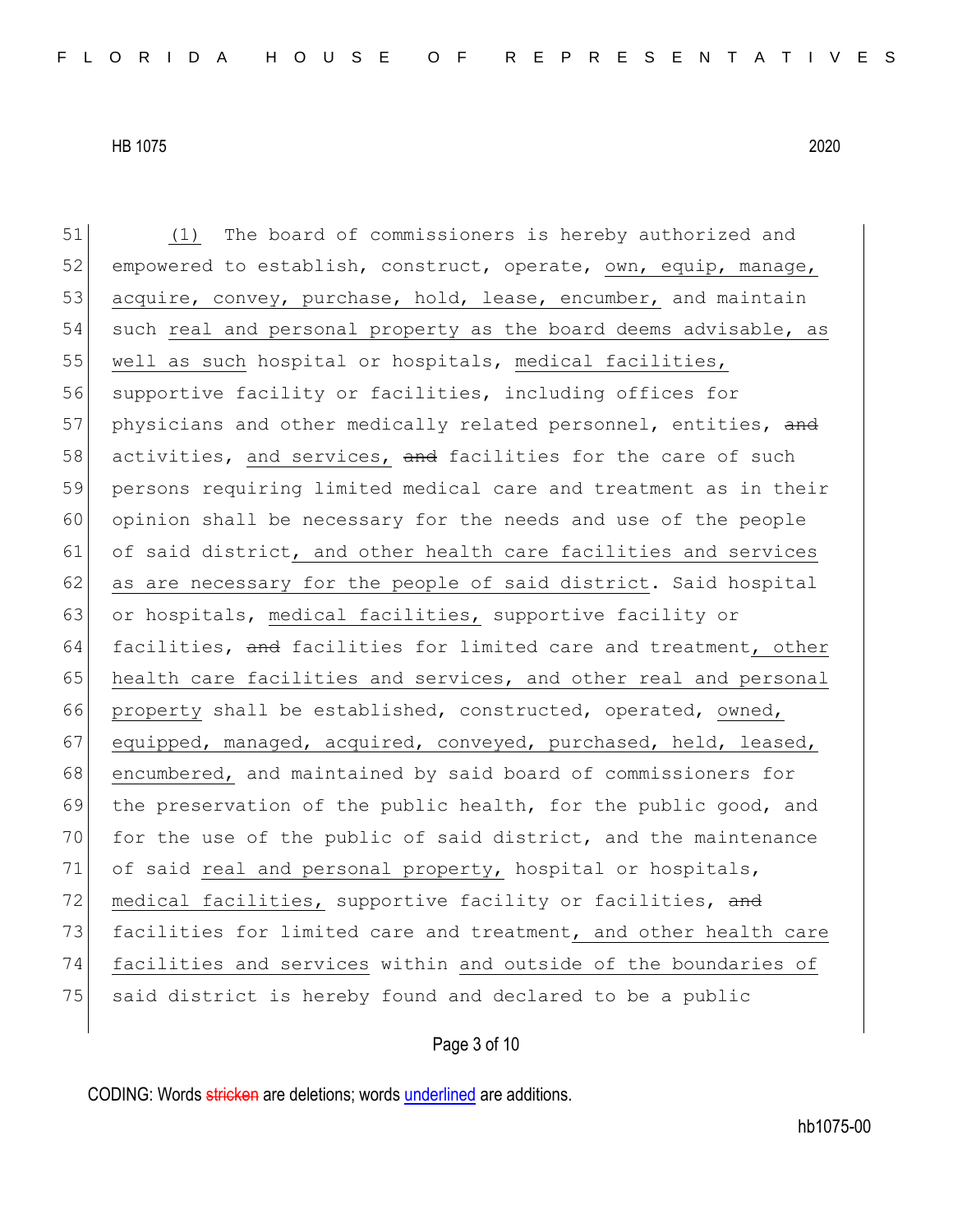76 purpose and necessary for the preservation of the public health, 77 public good, and for public use, and for the general welfare of 78 said district and inhabitants thereof. The location, 79 establishment, construction, operation, ownership, equipping, 80 management, acquisition, conveyance, purchase, holding, leasing, 81 encumbering, and maintenance of such real and personal property, 82 hospital or hospitals, medical facilities, supportive facility 83 or facilities, and facilities for limited care and treatment, 84 and other health care facilities and services, as well as the 85 terms, conditions, and consideration for the use thereof, shall 86 be as determined and fixed by said board of commissioners and 87 shall be under the exclusive authority of said board. The 88 provisions and procedures shall be without reference to section 89 20.

90 (2) The board of commissioners is hereby further 91 authorized and empowered to establish, operate, own, manage, 92 maintain, acquire, purchase, hold, or support such subsidiaries, 93 either for profit or not for profit, and not-for-profit 94 affiliates for the furtherance and assistance of the district's 95 fulfilling its purpose of provision for the health care needs of 96 the people of the district as in the board's opinion shall be 97 necessary. The board of commissioners is hereby further 98 authorized and empowered, to the extent permitted by the State 99 Constitution, to support nonaffiliated, not-for-profit 100 organizations that operate primarily within the district, as

Page 4 of 10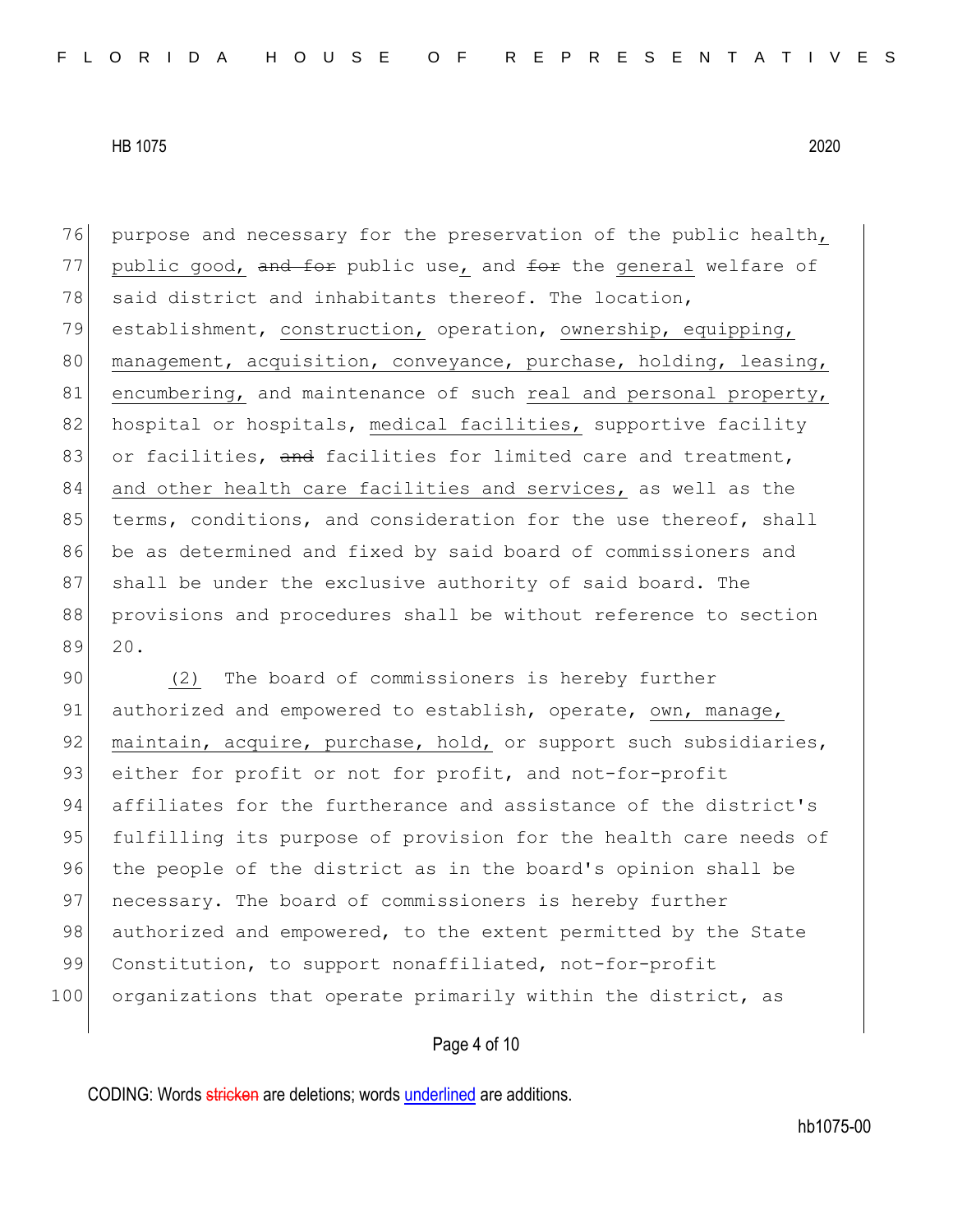101 well as elsewhere, and that have as their purpose the 102 furtherance of the district's provision for the health care 103 needs of the people of the district, by such means as in the 104 board's opinion are necessary and appropriate. The board of 105 commissioners is hereby further authorized, to the extent 106 permitted by the State Constitution, to participate in, and to 107 provide debt or equity financing for, a corporation in which the 108 district is a shareholder or a joint venture in which the 109 district is a joint venturer, so long as any such corporation or 110 joint venture provides health care services or engages in 111 activities related thereto that benefit the people of the 112 district, as well as others. The establishment, operation, or 113 support of such subsidiaries or affiliates, the support of such 114 nonaffiliated, not-for-profit organizations, and the 115 participation in and funding of such health care corporations or 116 joint ventures are each hereby found and declared to be a public 117 purpose and necessary for the preservation of the public health 118 and welfare of the district and inhabitants thereof. 119 Notwithstanding the provisions of its charter, the district 120 shall comply with the requirements of section  $155.40(2)(a)-(e)$ , 121 Florida Statutes, in implementing the powers provided in this 122 section, section 4, or and subsection (4) of section 20. 123 (3) Notwithstanding any other provision of this act to the 124 contrary, the board of commissioners is further authorized and

Page 5 of 10

125 empowered to establish, construct, operate, own, equip, manage,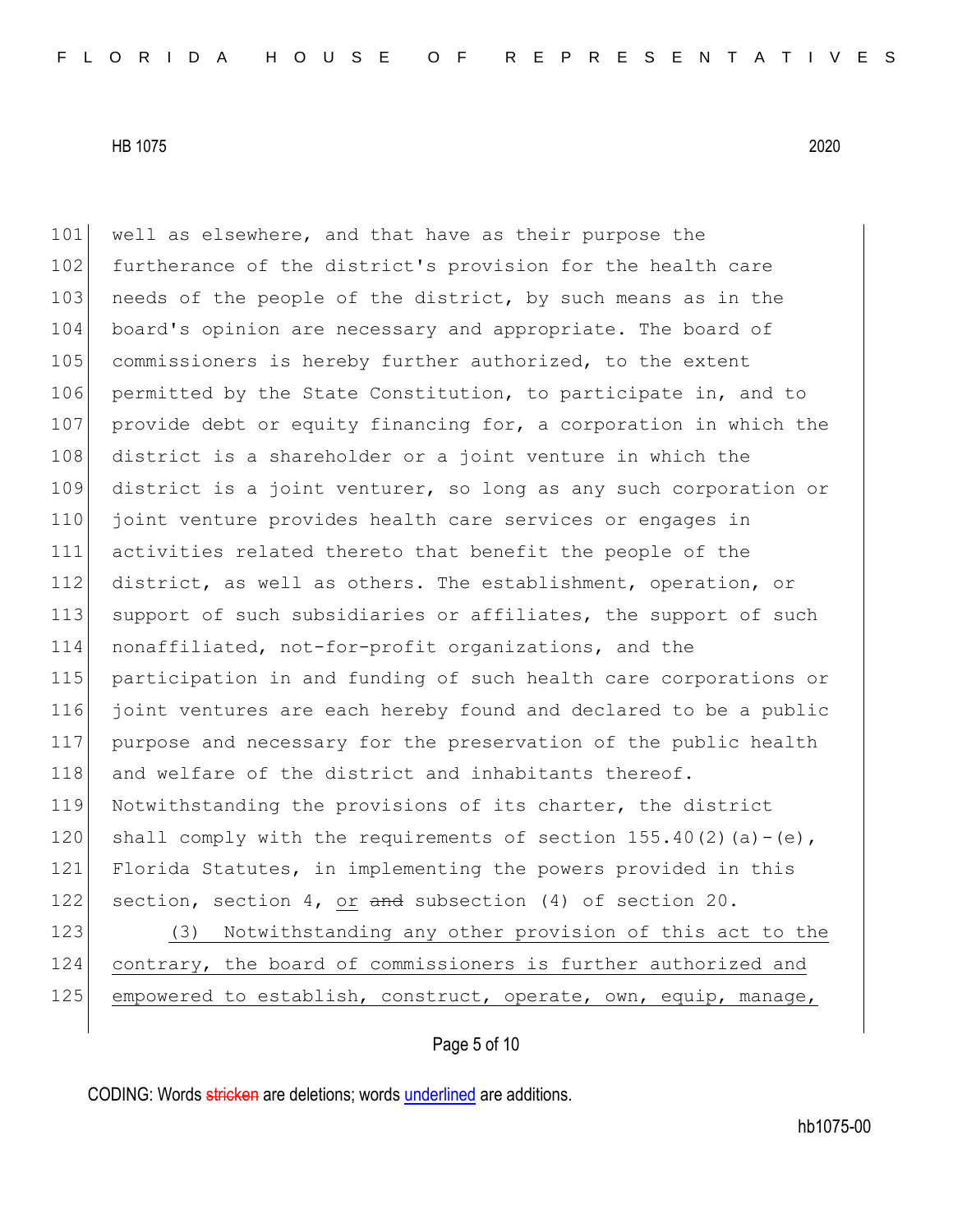| 126 | acquire, convey, purchase, hold, lease, encumber, and maintain    |
|-----|-------------------------------------------------------------------|
| 127 | real and personal property as the board deems advisable, as well  |
| 128 | as hospitals, medical facilities, supportive facility or          |
| 129 | facilities, facilities for limited care and treatment, and other  |
| 130 | health care facilities and health care services that promote the  |
| 131 | public health outside the district's described property,          |
| 132 | situate, lying, and being as provided in section 1; provided,     |
| 133 | however, any establishment, construction, operation, ownership,   |
| 134 | equipping, management, acquisition, conveyance, purchase,         |
| 135 | holding, leasing, and maintenance of hospitals, medical           |
| 136 | facilities, supportive facility or facilities, facilities for     |
| 137 | the care of such persons requiring limited medical care and       |
| 138 | treatment, all other types of health care facilities, and all     |
| 139 | other types of health care services shall be located within the   |
| 140 | state. These provisions and procedures shall be without           |
| 141 | reference to section 20.                                          |
| 142 | (4) It is the express intent of the Legislature that any          |
| 143 | ad valorem tax or non-ad valorem special assessment revenues      |
| 144 | levied by the district be used solely toward health care          |
| 145 | facilities or health care services within the district.           |
| 146 | Accordingly, the board of commissioners is expressly prohibited   |
| 147 | from using any ad valorem tax or non-ad valorem special           |
| 148 | assessment revenues levied by the district on property located    |
| 149 | within the district for any purpose outside the boundaries of the |
| 150 | district.                                                         |
|     |                                                                   |

Page 6 of 10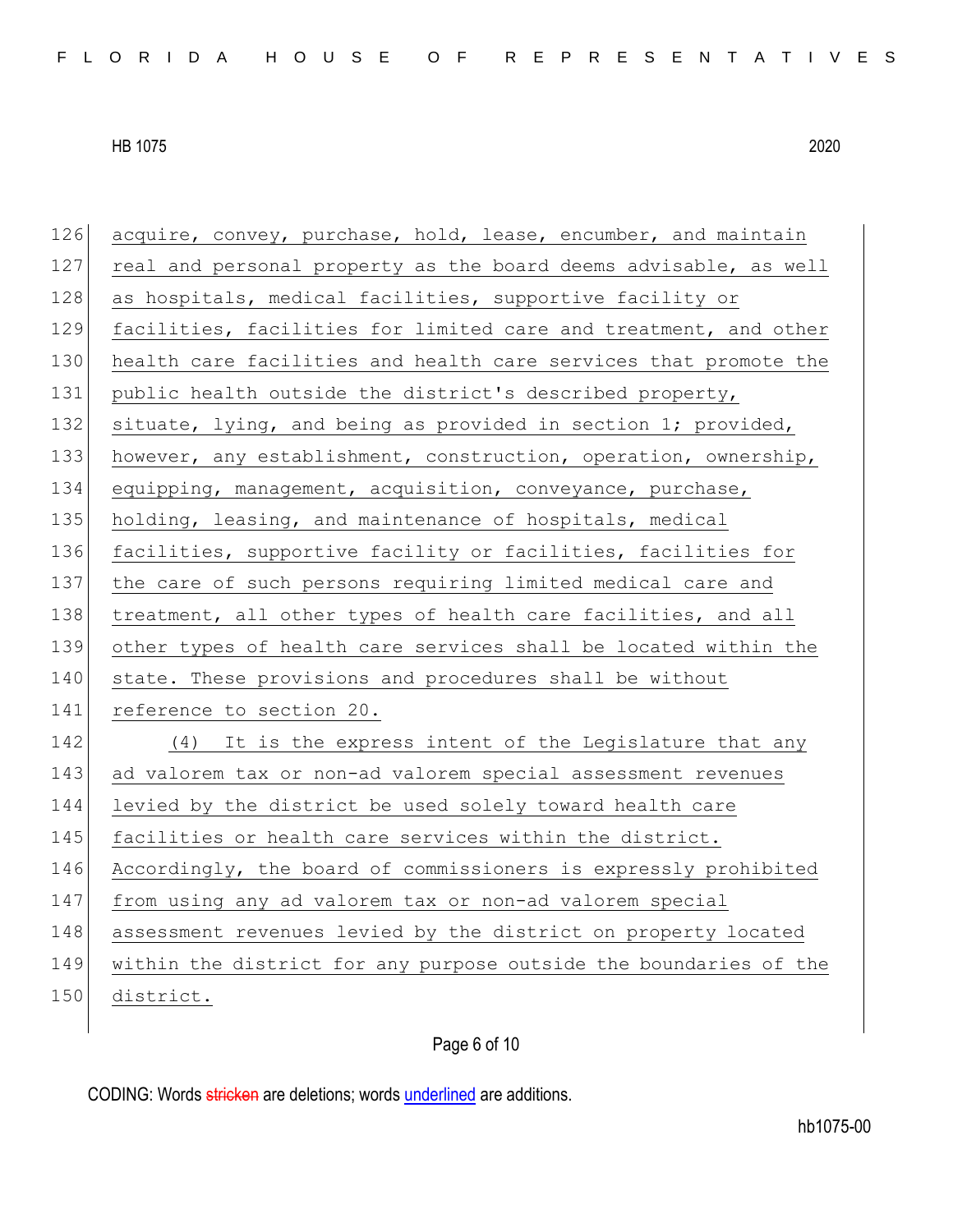| 151 | (5) The board of commissioners is further authorized and         |
|-----|------------------------------------------------------------------|
| 152 | empowered to contract with individuals, partnerships,            |
| 153 | corporations, state or federal governmental entities and         |
| 154 | agencies, municipalities, counties, and special districts, and   |
| 155 | any subdivision or agency thereof in the United States, to carry |
| 156 | out the purposes and provisions of this act, including           |
| 157 | participation in the joint provision with other hospitals and    |
| 158 | health care providers of all manner of inpatient and outpatient  |
| 159 | facilities and health care services that provide benefits to     |
| 160 | those members of the public served by the district both within   |
| 161 | and beyond the boundaries of the district and to the extent such |
| 162 | participation is consistent with all restrictions contained in   |
| 163 | the Florida Constitution, the general law, or this act. The      |
| 164 | board of commissioners is further authorized to own and operate  |
| 165 | facilities and provide services authorized in chapter 400,       |
| 166 | Florida Statutes, and other health care services both within and |
| 167 | beyond the district's boundaries throughout the state. These     |
| 168 | provisions and procedures shall be without reference to section  |
| 169 | 20.                                                              |
| 170 | It is the Legislature's intent and finding that it is<br>(6)     |
| 171 | appropriate that the board of commissioners, as it deems         |
| 172 | advisable, is authorized and empowered to create any legal       |
| 173 | structure which involves the participation of other entities or  |
| 174 | persons, whether by ownership or otherwise, and place facilities |
| 175 | or programs authorized under this section or this act in a       |
|     |                                                                  |

Page 7 of 10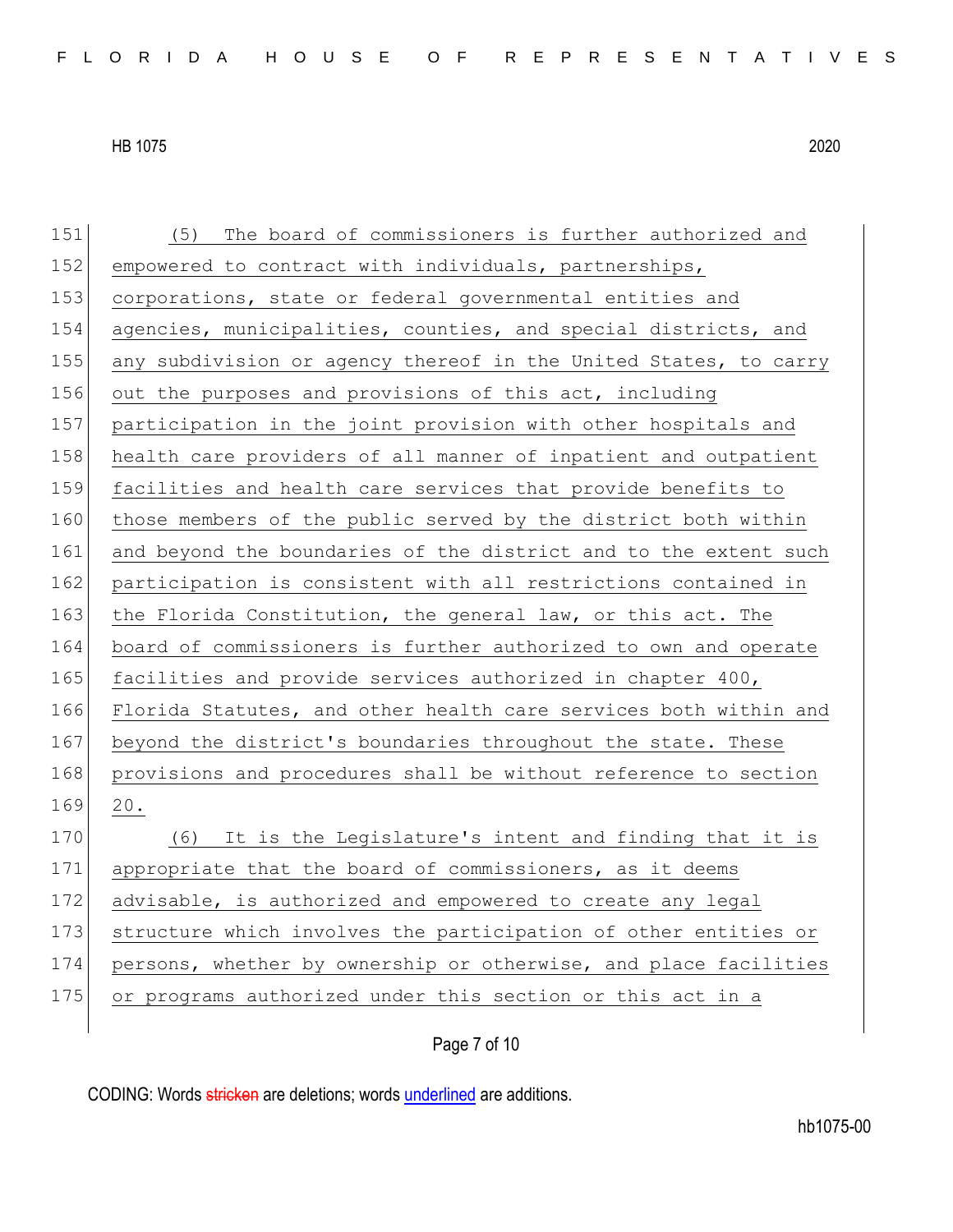176 separate entity in which the district has an ownership or other 177 interest, so as to not be designated as public property or 178 otherwise subject to the requirements of s. 10, Art. VII of the 179 State Constitution. 180 (7) The board of commissioners shall have and exercise all 181 of the powers necessary, incidental, or convenient to carry out 182 and effectuate the purposes for which the district is organized 183 under this act. 184 Section 18. Medical staff generally.-185 (2) The board of commissioners is hereby authorized and 186 empowered to grant or refuse, revoke, and suspend membership on 187 | the staff and to grant or refuse, revoke, or suspend any 188 privileges attendant to such membership so that the welfare and 189 health of the patients and the best interest of the hospitals 190 may at all times be best served. In addition: 191 (a) The board of commissioners is hereby authorized and 192 empowered to establish such standards of good moral character, 193 professional ethics, professional competency, and professional 194 conduct to be prerequisites for membership on the staff as the 195 board, in its reasonable discretion, shall determine to be 196 necessary for the protection of the health and welfare of the 197 patients and the hospital, but the failure of the board of 198 commissioners to establish such standards by rule or regulation 199 shall not destroy the power of the board to determine membership

200 on the staff according to the authority, requirements, and

## Page 8 of 10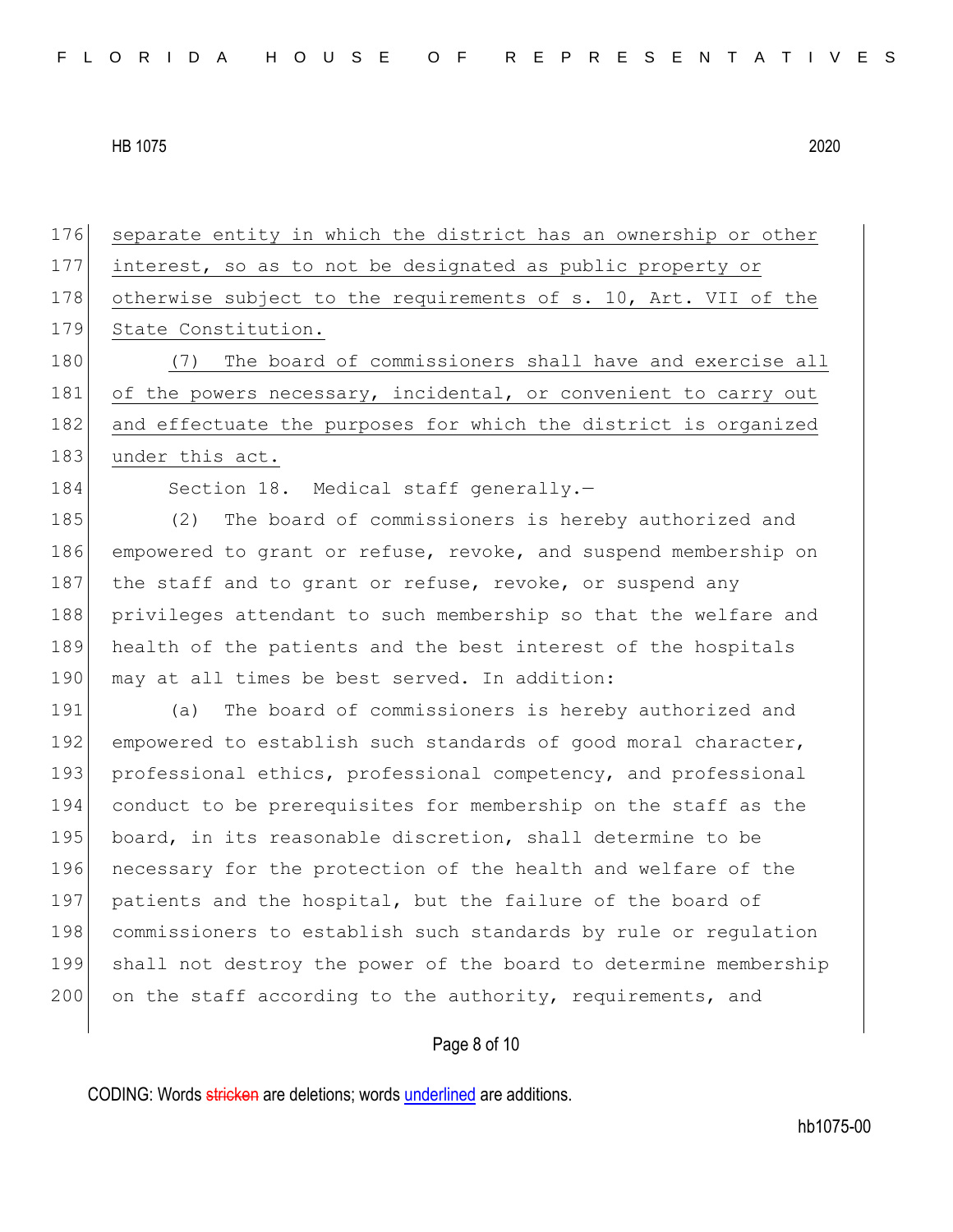201 standards otherwise prescribed by this act. The board of

HB 1075 2020

202 commissioners is further authorized and empowered to require 203 members of the staff to abide by all the rules, regulations, and 204 bylaws established by the board of commissioners under the 205 authorization of this act; to require the performance of those 206 professional duties and responsibilities prescribed by said 207 rules, regulations, and bylaws; and to enforce such requirements 208 by the revocation and suspension of staff membership and 209 privileges. A No person may not shall be eligible for membership 210 on the staff, be eligible for any privilege of the practice of 211 medicine in any hospital or facility operated by said district, 212 or retain or possess any membership upon the staff or any 213 privilege of the practice of medicine in any of said hospitals 214 or facilities unless he or she is a qualified doctor of medicine 215 licensed under chapter 458, a doctor of osteopathic medicine 216 licensed under chapter 459, a doctor of dentistry licensed under 217 chapter 466, a doctor of podiatric medicine licensed under 218 chapter 461, a psychologist licensed under chapter 490, or is 219 otherwise authorized to practice medicine under general law 220 graduate of a medical school recognized and approved by the 221 Florida Board of Medicine with the degree of doctor of medicine 222 and possesses a valid license to practice medicine as prescribed 223 and required by chapter 458, Florida Statutes, or, in the

224 alternative, unless he or she possesses a valid license from the

225 Florida Board of Dentistry to practice dentistry as prescribed

Page 9 of 10